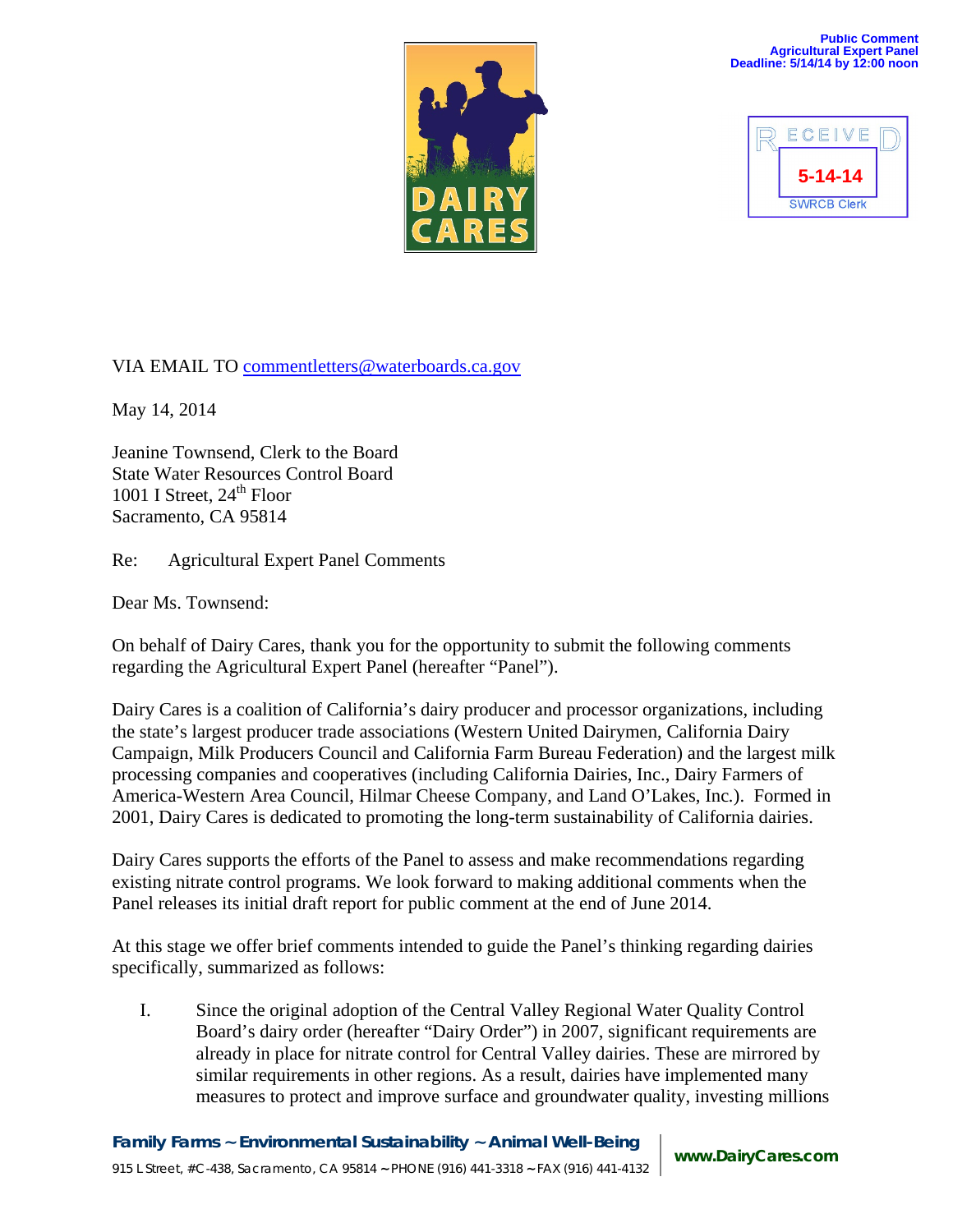of dollars in doing so. Support for these efforts is welcome and attention should be paid to avoid disruption of the positive momentum of these efforts. We urge the Panel to familiarize itself as much as is practical with the Dairy Order, implementation strategies in place, and ongoing work to analyze whether existing practices are protective of groundwater quality and to develop improved management practices where needed.

II. We appreciate the difficulty of the tasks before the Panel and the short time available to accomplish the tasks. We suggest that the most important mission for the Panel is to identify a common framework for assessing nitrate control rather than attempting to identify practices that will work everywhere in California, given the wide variety of cropping systems, soil conditions, irrigation supply availability and other critical factors.

## DETAILED COMMENTS

## **I. Central Valley Dairies Have Implemented Many Measures to Protect and Improve Surface and Groundwater Quality, Investing Millions of Dollars in Doing So.**

It is essential to recognize that consideration of nitrate control programs occurs in the context of an ongoing, costly and robust regulatory program for Central Valley dairies. Originally adopted in May 2007, then revised and re-adopted on October 3, 2013, R5-2013-0122 "Waste Discharge Requirements General Order for Existing Milk Cow Dairies" (hereafter referred to as "Dairy Order") is widely recognized as the nation's most comprehensive water quality regulatory program for dairy farms. The 167-page Dairy Order contains requirements for dairy operators that are so complex and extensive that its adoption necessitated the largest outreach and education effort in the history of the California dairy industry via the California Dairy Quality Assurance Program (CDQAP). More than 111 separate classes were held around the valley for more than 1,400 dairy owners and operators and an emerging network of dairy environmental compliance professionals. CDQAP – funded entirely by the dairy industry – created more than 100 educational tools (templates, report forms, instructional documents and videos, etc.) to assist dairy families and their compliance teams in understanding and implementing the Dairy Order. Extensive educational information about the Dairy Order is available online<sup>[1](#page-1-0)</sup> at the CDOAP website, and even a quick review of the class materials will provide a great deal of evidence about the extent of information that dairy farmers have been required to process and understand, as well as the significant efforts of industry partners to carry out a successful education and outreach effort.

The Dairy Order's extensive requirements included preparation of an Engineered Waste Management Plan (WMP), a Nutrient Management Plan prepared by a certified professional, and extensive collection, testing, analysis and recording of environmental data, including soil, water,

<span id="page-1-0"></span> $\overline{a}$ <sup>1</sup> See [http://cdrf.org/home/checkoff-investments/cdqap/about-the-environmental-stewardship](http://cdrf.org/home/checkoff-investments/cdqap/about-the-environmental-stewardship-program/wdr-general-order-reference-binder-materials/)[program/wdr-general-order-reference-binder-materials/](http://cdrf.org/home/checkoff-investments/cdqap/about-the-environmental-stewardship-program/wdr-general-order-reference-binder-materials/)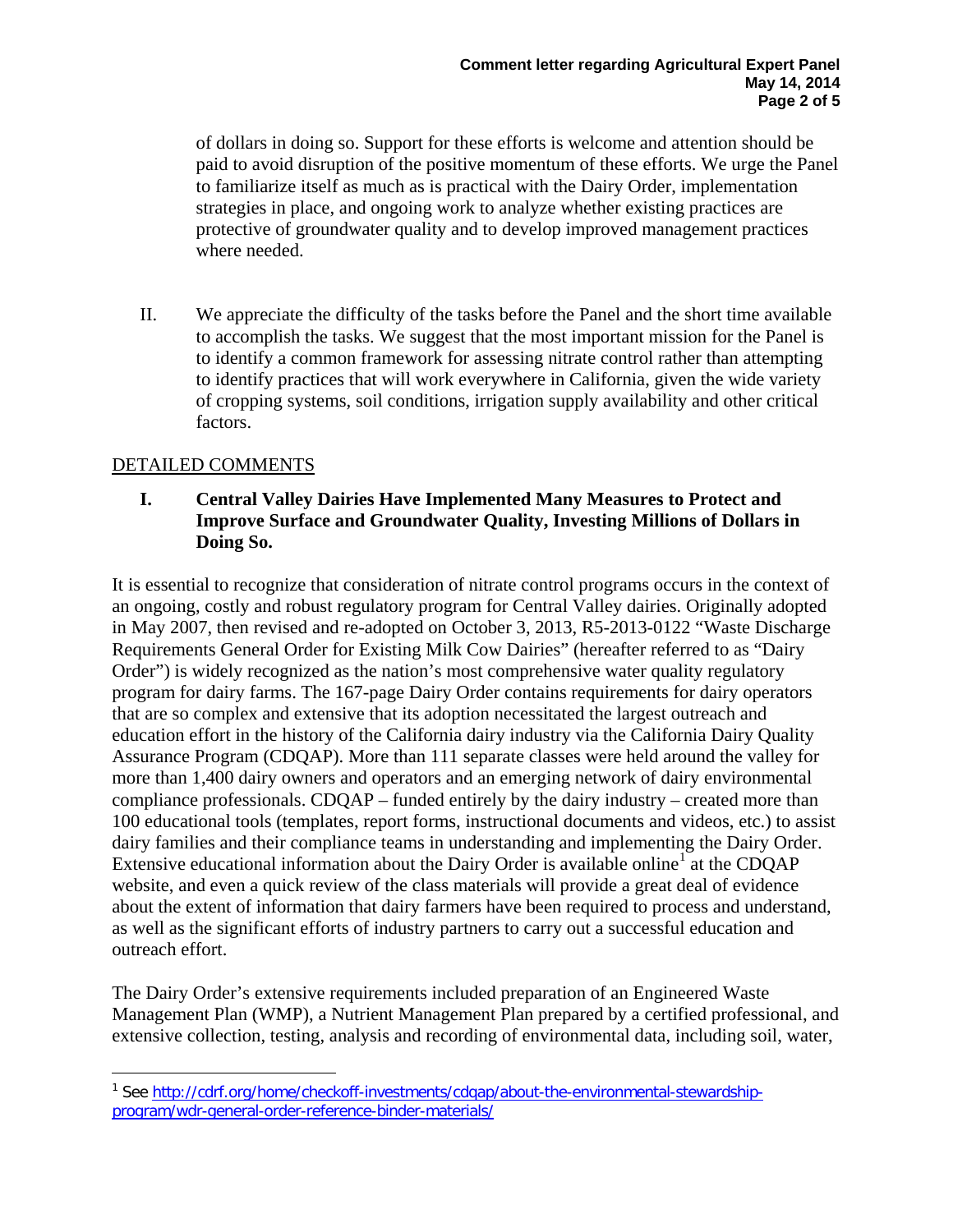manure and plant tissue sampling. All dairies are required to monitor their existing supply wells. In addition, installation of monitoring wells is required, or alternatively, dairies may participate in a Representative Monitoring Program (RMP). Preparation and submittal of annual monitoring reports to the Regional Board, and extensive record-keeping, are required; such records are subject to inspection during visits by Regional Board field inspectors.

Dairy Cares believes and asserts that these requirements have already resulted in substantial reduction in impacts to water quality and improved water quality protection. The requirements as adopted in 2007 were based on substantial evidence and expert guidance, including the University of California's Committee of Experts on Dairy Manure Management, technical standards developed by the U.S. Department of Agriculture-Natural Resources Conservation Service, and other reliable information and expert sources. The Dairy Order required more careful measurement of fertilizer and manure applications, accounting for nutrient application and harvested nutrient uptake, and established nutrient uptake performance standards. The Dairy Order also established standards for waste containment, storage and management intended to prevent uncontrolled discharges of waste from production areas and croplands, and excessive seepage to groundwater aquifers. It is not yet possible to quantify the total reduction in water quality impacts, or accurately measure water quality improvements as a result of implementation of these regulations. However, as described above, because of the reliable expert guidance used to develop the Dairy Order and its included process of verification that required practices have been implemented, it is reasonable to conclude that water quality improvements are in fact occurring.

To accomplish such improvements and to comply with the Dairy Order, costs have been (and continue to be) significant and burdensome to an economically challenged industry. To estimate such compliance costs, Dairy Cares surveyed compliance professionals, dairy farmers and other experts in 2013, and such costs vary from dairy to dairy depending on size and other factors. Based on this survey information and other information, Dairy Cares estimates that since adoption of the Dairy Order in 2007, the dairy industry as a whole has realized between \$140 million and \$260 million in compliance costs, with costs for individual dairies ranging between \$15,200 and \$29,159 per year. These costs accrued over a time that included some of the most economically devastating developments for the dairy industry, such as rising business costs, including but not limited to rising energy and feed costs and regulatory compliance. More than 411 of the state's dairies ceased operating between the end of 2006 and the end of 2012, according to the California Department of Food and Agriculture. While the economics of the dairy industry have improved in the past year, many dairies continue to struggle with accrued debt and environmental compliance costs remain a significant factor.

Despite these significant costs and challenges, the Central Valley Regional Board staff report that compliance rates among dairy operators with the dairy Order have exceeded 95 percent. This suggests that a large majority of dairies understand the importance of compliance and that the extensive efforts of dairy organizations to assist dairies with compliance have been largely successful.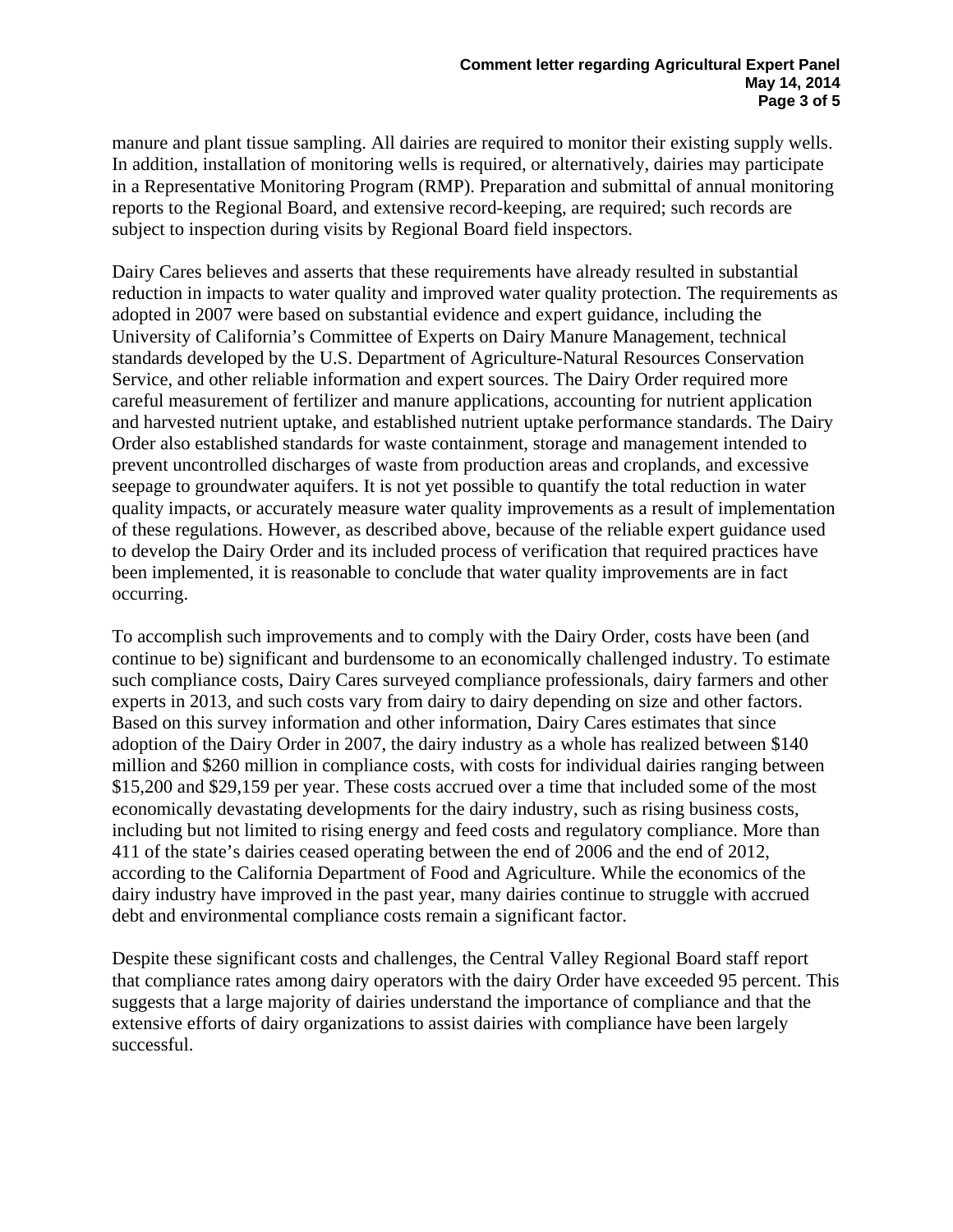## II. **Assessment and improvement of existing management practices on dairy farms is an ongoing effort that will take years and significant resources to conduct and complete**.

While there are many variable conditions across agriculture in California, including different cropping systems, soil types and variation in irrigation supply amounts and quality, to name a few, special attention must be paid to dairy because of its reliance on manure as a fertilizer. While manure is an important and valuable resource – one that allows farmers to recycle nutrients fed to cows back to the soil to grow new crops – it also presents special challenges. For example, manure contains a high percentage of organic nitrogen that is not immediately available for plant nutrition, and can complicate planning for farmers.

California dairy organizations are actively engaged in several efforts to assess and improve the use of manure as a fertilizer on active dairies. Most notable among these is the Central Valley Dairy Representative Monitoring Program, which is engaged in a years-long effort to monitor groundwater quality in shallow aquifers at 42 dairy sites across the Central Valley, while collecting and assessing data regarding above-ground management practices such as irrigation, cropping and fertilization. We anticipate that this program will continue to deliver valuable information to the dairy industry and regulators for years to come, which will support implementation of improved practices wherever practical and economically feasible.

Dairy Cares has some concerns related to the tasks before the panel to answer questions such as:

- "What management practices are expected to be implemented and under what circumstances for control of nitrogen?" and
- "What management practices are recommended for consideration by growers when they are selecting practices to put in place for control of nitrogen? $"$ <sup>[2](#page-3-0)</sup>

Specifically, it appears that the Panel is being asked to develop a set of recommendations that would apply to all farmers of all crops under all conditions in California. We respectfully submit that this could not be done in the time frame allowed for the Panel's work. Rather, we expect that in many cases, management practices suites will be developed and tailored for farmers depending on their site-specific conditions. With more than 250 crops grown in California, we would anticipate these to be quite variable from crop to crop and sub-region to sub-region.

As such, Dairy Cares suggests that the panel focus on developing a framework for how groups of growers, perhaps divided into manageable subsets such as crop type, irrigation district or other practical considerations, could properly implement nitrogen control programs. The Panel could also describe the critical control points needed for such assessments, such as irrigation systems, nutrient management plans, and other such factors.

Once again, thank you for the opportunity to provide comments.

Sincerely,

<span id="page-3-0"></span> $\overline{a}$ <sup>2</sup> Page 3, April 24, 2014 revision of Agricultural Expert Panel Questions